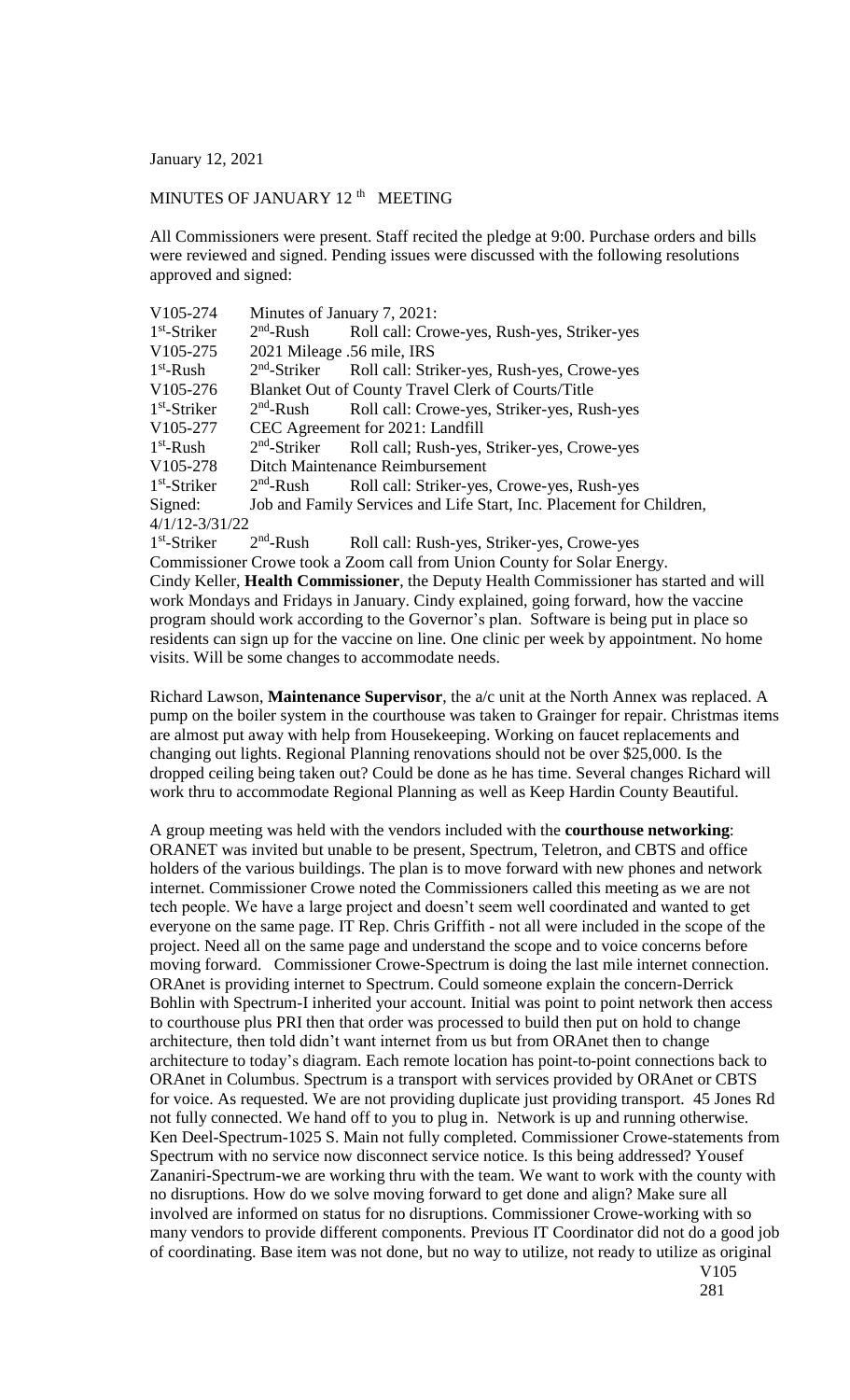re wiring is not complete. Going to a Phase II due to the original contract was not adequate. Bid should go out soon. Once wired we can connect to those services. Can Spectrum hold off implementing billing until we are ready to accept service you want to give? Yousef Zananiriwe understand things happen and are committed to partnering. Timeline? To work with us thru the understanding what this will look like. Cost incurred when contracts signed and not fully installed. We do work with the various groups. Commissioner Crowe/Chris Griffithwiring done in the building done then should move quickly. We can share that time when bid is awarded. Courthouse is the road block to the entire project until wiring is completed. The bidder will set that timeline. Once complete should go quickly. Shad McGrath-what do we gain from ORAnet? Design? Commissioner Crowe-previous IT, not sure. Will Bouharb-we meet with former IT, his idea was back to state, safer and more secure route. We said didn't have to go this route. Bert Wall-CBTS-ORAnet begins backbone and adds additional services, MARCS is hosted by ORAnet. If county wants to get additional services they would do thru ORAnet. Will Bouharb-easier but doesn't mean you can't do a different way. Shad McGrathoutline of scope of what you talked about and forward to us so I can get a better view with those additional things. Email to us. Will Bouharb-additional benefits explained. All need to be involved. Nothing was shared with commissioners or anybody. Weekly calls were being done. Shad McGrath-correct assumption. Sheriff Everhart-what is this going to look like in the end? So many projects we said we were going to do and changed. I don't know what we are trying to do anymore. I am confused. Commissioner Crowe-all have different expectations from state/associations we need you to let us know so we can all be on the same page. Gina Messner-Henschen's should be speaking with Chris when it comes time to merge and be ready. I am proactive. Will Bouharb-Steve Frisk manages, that is what we are looking for. You were not included. I will forward all I have to Chris. We have a plan. Commissioner Crowe-we understand better, any issues we need to address with vendors on the call. Will Bouharb-painful for your needs fixed today. Commissioner Crowe-we need to get a game plan that when we are ready, you are ready to get up and running as soon as possible. We will let you know when wiring done. Will Bouharb-I will establish a weekly call with Chris. Chris Griffith-yes. Derrick Bohlin-Dan Keel will be Project Manager. Zoom was lost and restarted. Chris Griffith-this will help with management, communication, Sheriff's deputy and cameras, no standard now. The Network is the foundation. Everything rides on this. Reconnected-Kencall being arranged for? Will Bouharb-calls to make sure all aligned until wiring is done. Where we stand and what we are working on. If we are missing something we can get, when time comes we will have all lined up. I can set up other vendors calls. Ken Deel-as long as I am in the loop they are moving forward. 45 Jones Rd and 1025 S. Main St. Will Bouharb-ORAnet is not involved here today. We will know what needs done, what is stopping, etc. wiring needs done. What next, timeframe? Keep Chris in the loop. Ken Deel-these two sites are on hold as of now or should be moving forward? Commissioner Crowe-if you finish when does billing start? If you can construct and not put on line until rest of components are ready then you can go forward. 1025 S. Main fiber ready needs maintenance window of 7 to 10 days out when you are ready. 45 Jones is ready for fiber. Luke Underwood-done yesterday. Ken Deel-leave where they are when ready we can install. Commissioner Crowe-basic goal has been met. All together and starting to talk. Discussion with a regular basis so we all know from this point forward. I'll take our share of the blame in our office. We depended on others and no communication. Should run smoother and quicker. Mr. Clifton you have been there the whole time. John Clifton-Teltron-update 99.5% done with Phase I. Gray areas to terminate. Waiting on Phase II to be bid. Commissioner Crowe-appreciate everyone's time. Chris Griffith-we have been having regular phone calls. Took a break due to not much being done. Feb. 1 update. Need a hard count per office. I will send out to department heads for rest of information. Shad should be a part of this if the Sheriff is moving forward. Sheriff Everhart-we are definitely in. Chris Griffith-this will happen all at once. Office 365 in phases. Shad McGrath-we are in a major cut over with major law enforcement, this cutover will affect service cut out. Concerns. VOIP fine but might be different architectural look. ORAnet is hosting the PBX provider. Chris Griffith-will share emails. Choose as Safe Ohio. All is riding on ORAnet. Tracks back to them. Important to find out vendors you are working with and policy changes for you if and when you do and we bring up with CBTS and ORAnet engineers on calls. V105

281